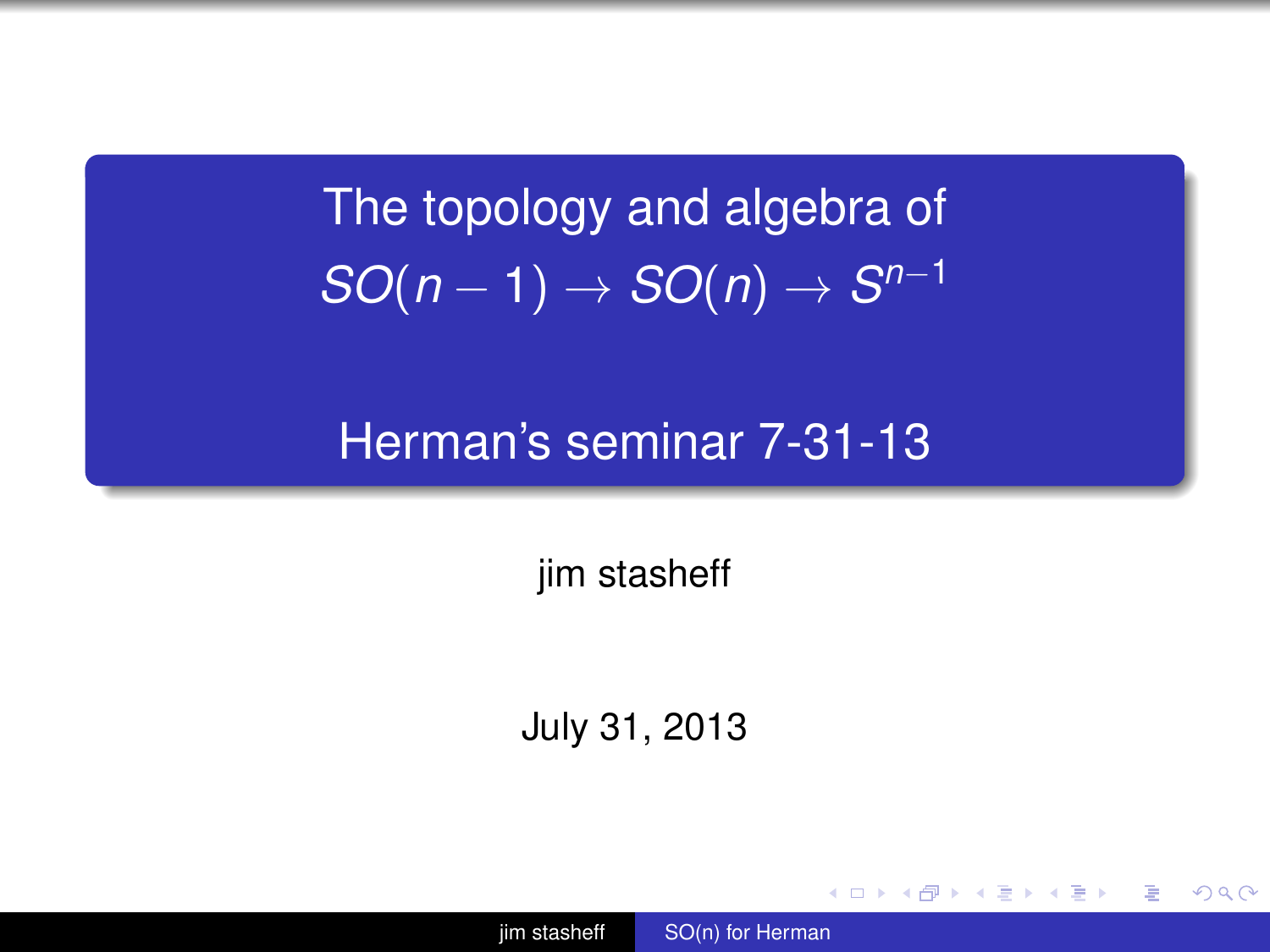## **Outline**

jim stasheff [SO\(n\) for Herman](#page-0-0)

K ロ > K 御 > K ミ > K ミ > 「ミ → の Q (V)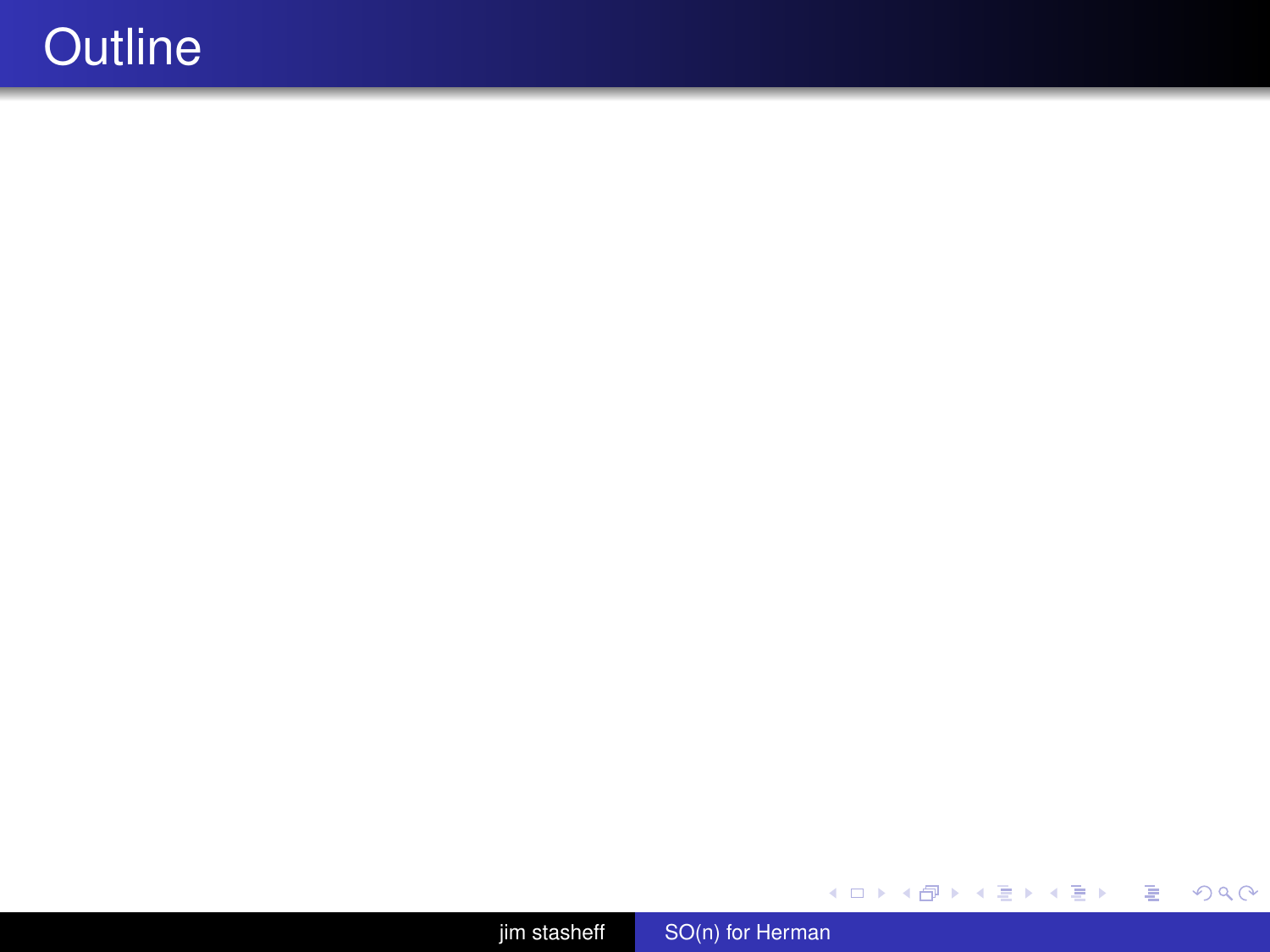The bundle  $SO(n-1)\to SO(n)\to S^{n-1}$ 

The bundle  $SO(n-1)\to SO(n)\to S^{n-1}$ 

For detailed explanations/proofs see Hatcher section 3D p.292+

KOD KAP KED KED E YA G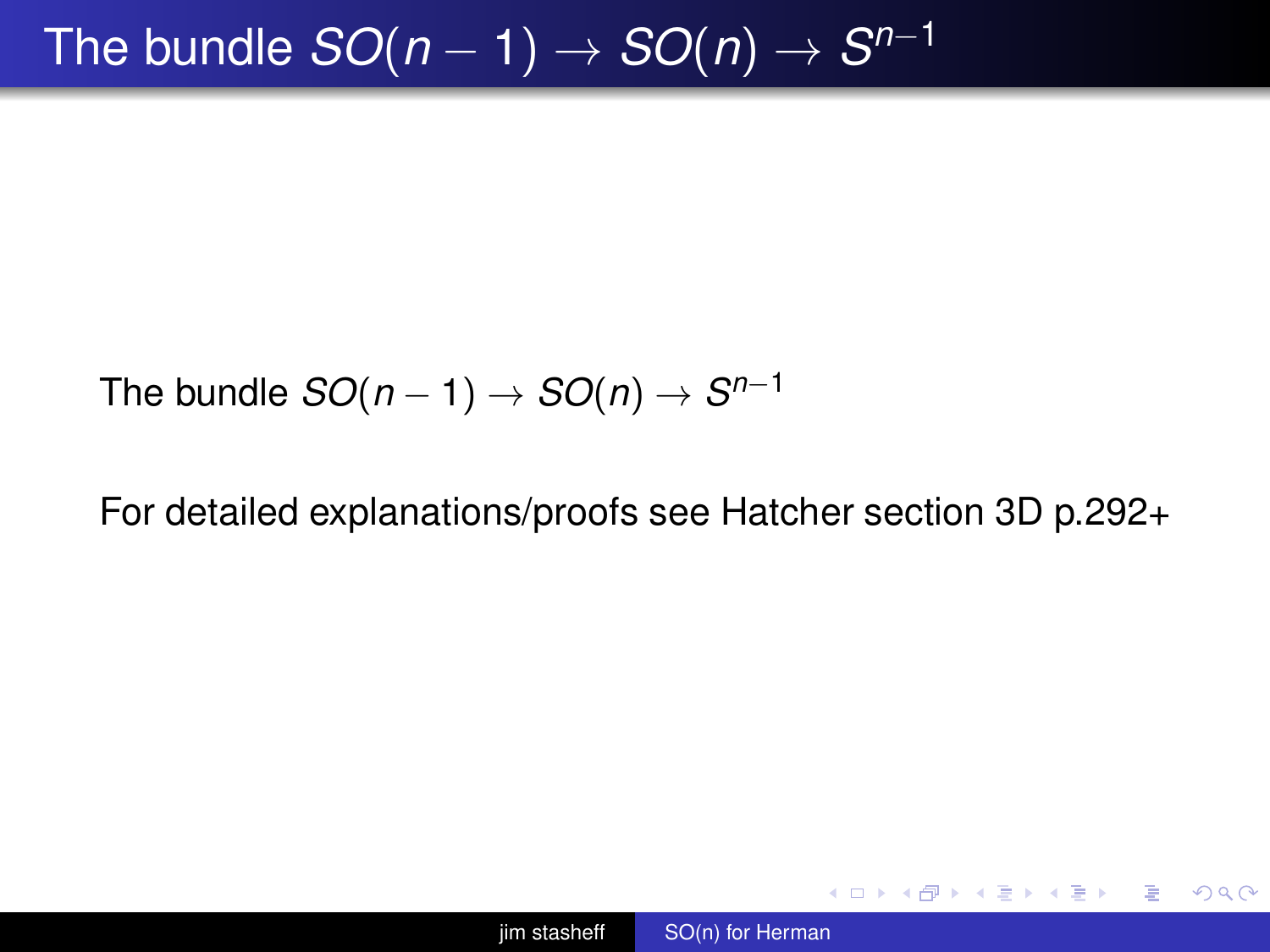*SO*(1) is a point.

 $SO(2)$ , the rotations of  $R^2$ , is both homeomorphic and isomorphic as a group to  $\mathcal{S}^1$ , thought of as the unit complex numbers.

*SO*(3) is homeomorphic to *RP*<sup>3</sup>

 $SO(4)$  is homeomorphic to  $S^3 \times SO(3) \simeq S^3 \times RP^3$ 

Remarkably, in general, *SO*(*n*) inherits a cell structure from a product of *RP<sup>k</sup>* 's.

イロト イ押 トイヨ トイヨ トー

 $\mathbb{R}^+$  $QQ$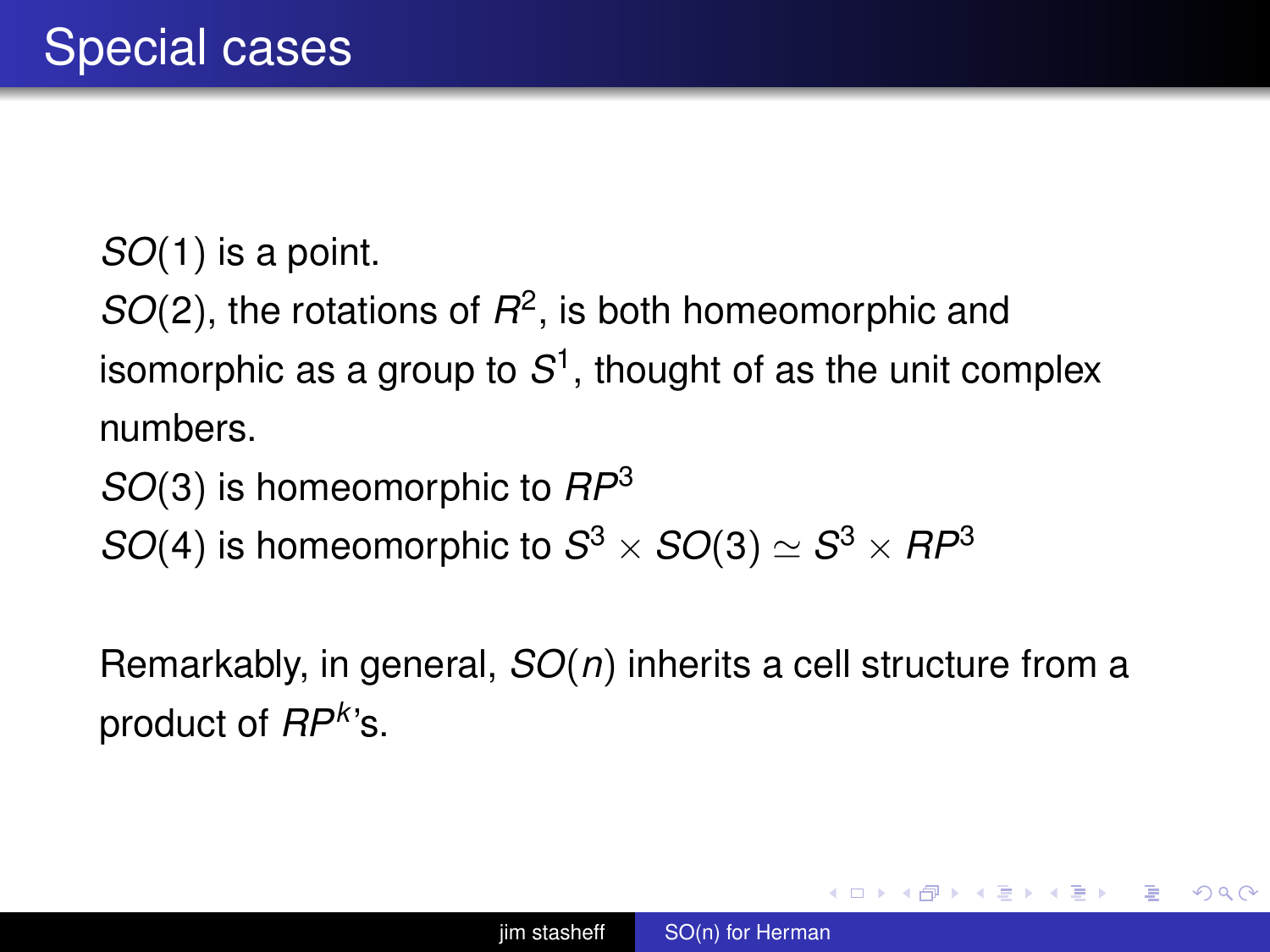Regard  $S^n$  as  $e^n \cup e^0$ .

Use the geometry to describe a contraction of  $e^n$ , e.g. along lines of longitude.

Choose a metric connection for the bundle, then choose the  $\mathsf{corresponding}\ \mathsf{lift}\ \mathsf{of}\ e^{n}$  to  $\mathsf{get}\ \mathsf{SO}(n)\cup e^{n}$ 

Extend to  $SO(n) \times e^n$  using the multiplication in  $SO(n+1)$ .

Alternatively, regard the sphere as the union of two hemispheres  $e_+^n$  and  $e_-^n$  and play the same game one each, then notice that over *S<sup>n−1</sup>* the two lifts  $SO(n) \times S^{n-1} \times \rightarrow SO(n+1)$  differ by a transition function given by  $S^{n-1} \to SO(n).$ 

K ロ > K @ > K 할 > K 할 > → 할 → ⊙ Q @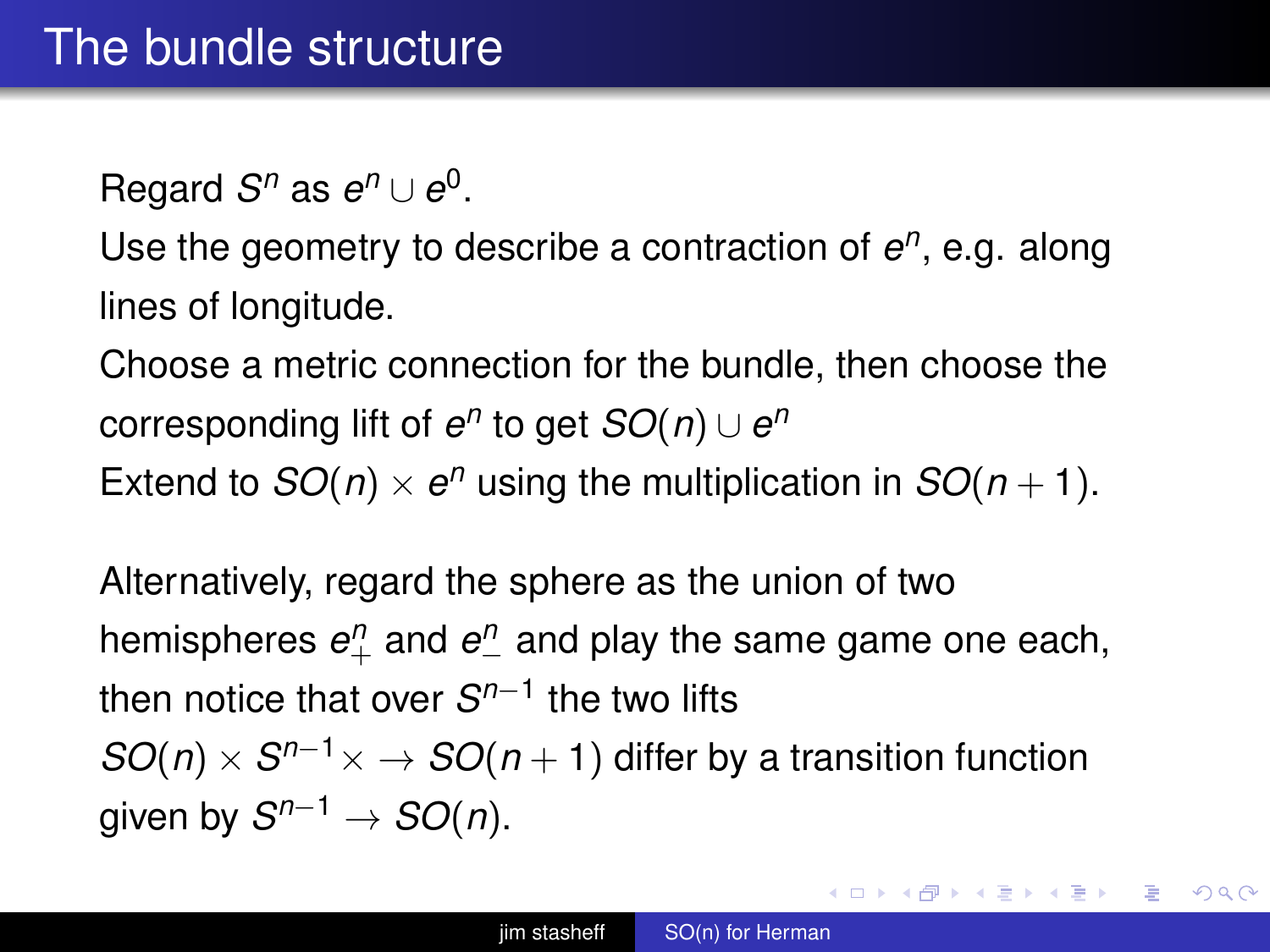In particular, there is a map

$$
RP^4 \times RP^3 \times RP^2 \times RP^1 \rightarrow SO(5)
$$

which is the product using the *SO*(5) group multiplication of individual maps  $RP^k \rightarrow SO(5)$ We already have  $RP^3 = SO(3)$ Recall that the minimal cell structure for *RP<sup>k</sup>* consists of a single cell  $e^i$  for each  $i \leq k$ . Let  $D^i$  denote the closed  $i$  ball. Then the attaching map  $\phi^i: \partial \bm{D}^i \rightarrow \bm{R}\bm{P}^{i-1}$  is the 2-sheeted covering.

 $\Rightarrow$ 

 $QQ$ 

K ロ ▶ K 御 ▶ K ヨ ▶ K ヨ ▶ ...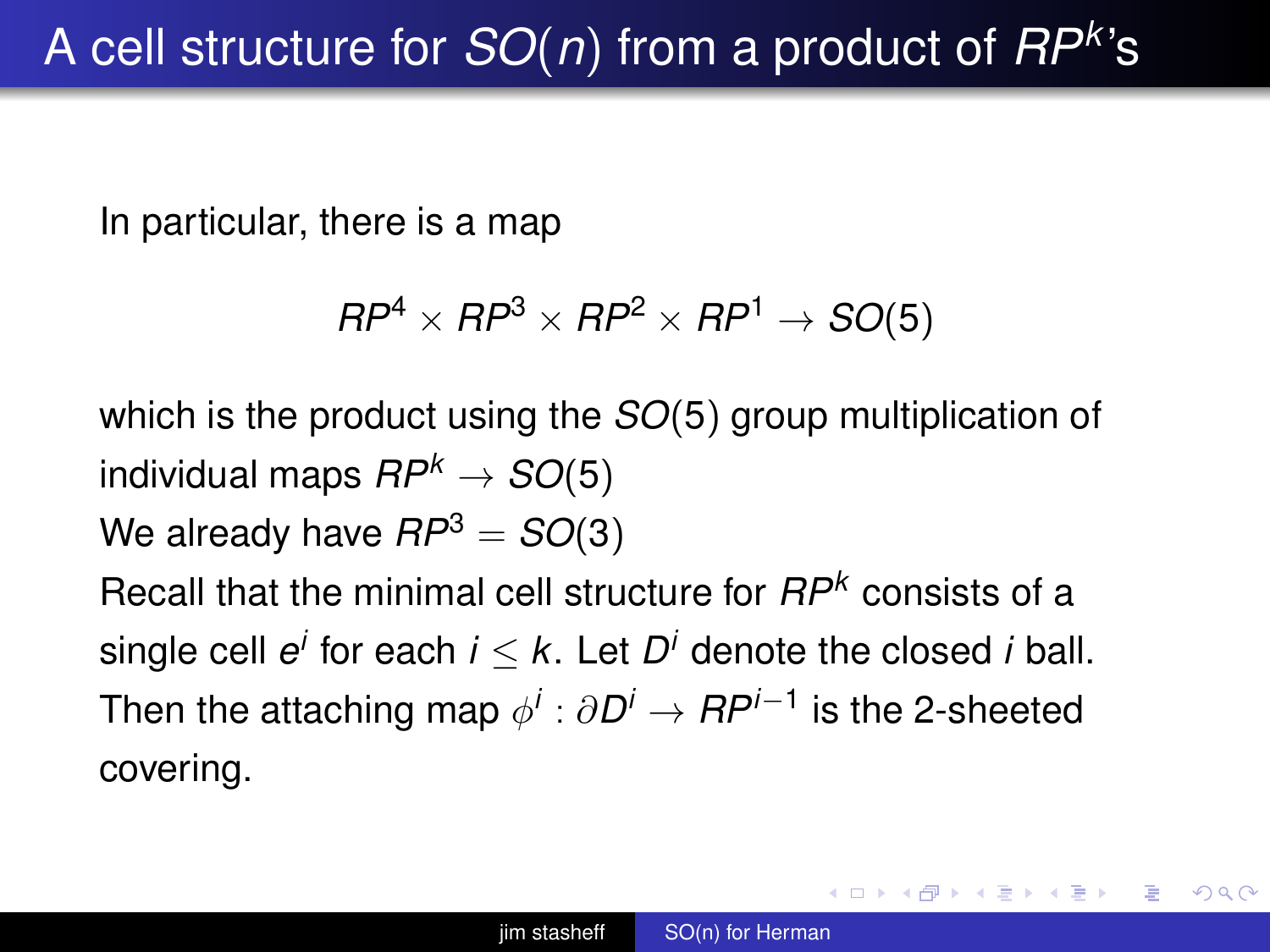To simplify notation, we will write *P i* for *RP<sup>i</sup>* .

To each nonzero vector  $v \in \mathbb{R}^n$ , we can associate the reflection  $r(v) \in O(n)$  across the hyperplane consisting of all vectors orthogonal to *v*. Consider the composition

 $\rho(\mathbf{v}) = r(\mathbf{v})r(\mathbf{e}_1)$ . Since  $\rho(\mathbf{v})$  depends only on the line spanned by *v*, ρ defines a map *P <sup>n</sup>*−<sup>1</sup> → *SO*(*n*). This map is injective since  $r(v)$  determined an injection of  $P^{n-1}$  into  $O(n) - SO(n)$ . We may think of  $\rho$  as embedding  $P^{n-1}$  as a subspace of  $SO(n).$ Notice that restriction to the top cell  $e^{n-1}$  of  $P^{n-1}$  gives an alternate description to be compared to the argument using a metric connection. I leave it to the geometers to tell me if they agree on the nose. What is the relation between this *P <sup>n</sup>*−<sup>1</sup> and a Pontryagin cycle?

イロト イ押 トイヨ トイヨ トー

G.

 $2Q$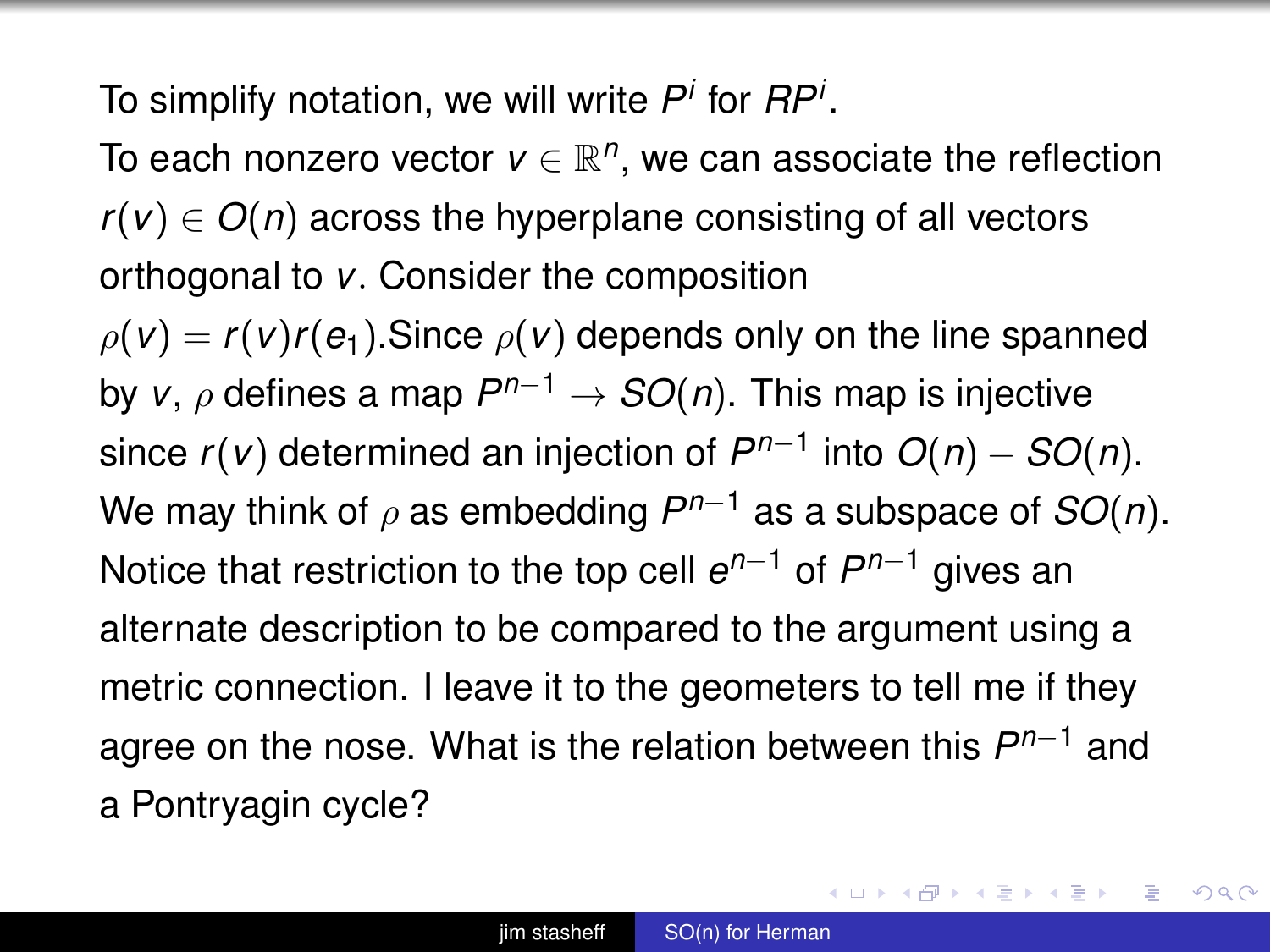More generally, for a sequence  $I=(i_1,\cdots,i_m)$  with each  $i_j < n,$  $\mathsf{w}\mathsf{e}\mathsf{d}\mathsf{e}\mathsf{f}$ ine  $\mathsf{a}\mathsf{m}\mathsf{a}\mathsf{p}\mathsf{p}\mathsf{p}\mathsf{i}\mathsf{P}^l = \mathsf{P}^{l_1}\times\dots\times\mathsf{P}^{l_m}\to\mathsf{SO}(n)$  to be the product in  $SO(n)$  of the  $\rho(v_i)$ . The product of the appropriate  $\rho(\mathbf{v}_i)$  applied to characteristic maps for the top- dimensional cells of the  $P^{\mathit{i}_j}$  will give cells  $D^{\mathit{l}} = D^{\mathit{i}_1} \times \cdots \times D^{\mathit{i}_m}$  for  $SO(n).$  Of special interest are the sequences  $I = (i_1, \dots, i_m)$  satisfying  $n > i_1 > i_m > 0$ . These sequences will be called *admissible*, as will the sequence consisting of a single 0.

## Theorem

*The maps*  $D^1 \rightarrow SO(n)$ *, for I ranging over all admissible sequences, are the characteristic maps of a CW structure on SO*(*n*) *for which the map*  $P^{n-1} \times P^{n-2} \times \cdots \times P^1 \to SO(n)$  *is cellular.*

 $\left\{ \begin{array}{ccc} 1 & 0 & 0 \\ 0 & 1 & 0 \end{array} \right.$ 

 $290$